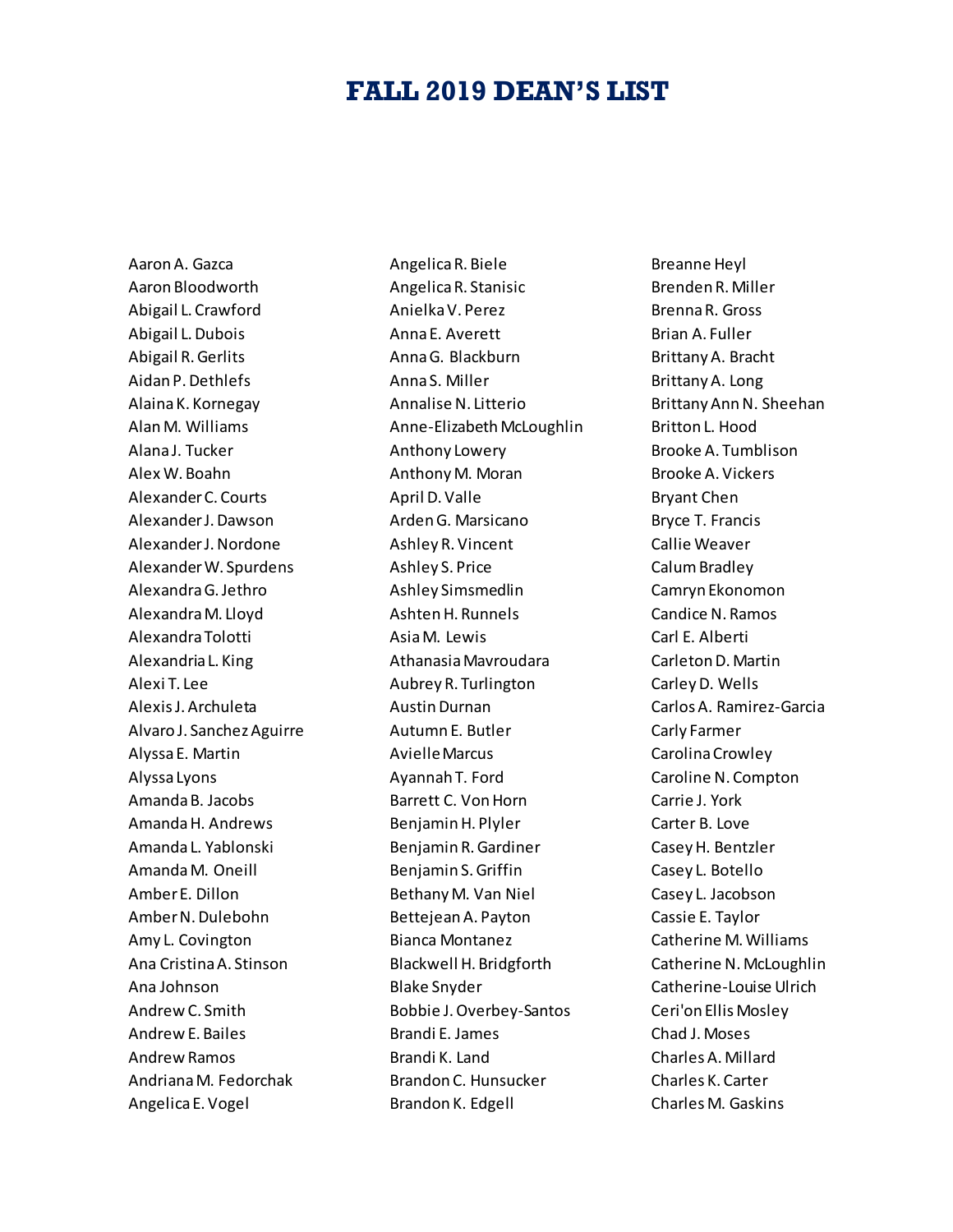Charo C. Baxter Chase R. Richardet Chelsea D. Resor Christian A. Spivey Christopher D. Hardison Christopher M. Ashby Christopher W. Johnson Claire Hendrickson Cody Q. Murphy Coleman P. Ayers Collin H. Thompson Constance S. Rhodes Corey Mays Corina J. Madrid Cory M. Railey Courtney P. Shaddock Crystal A. Rodriguez Garcia Dalen T. Gales Dalton C. Brady Damon Incorvaia Daniel L. Hallbick David A. Casanova David C. Constable David Claros Pereira Davis Falk Davison C. Turner Dawson S. Newman Dedra Williams Deja N. Jones Delaney C. McCrary Denise R. Hicks Derrick R. Brown Destiny L. Cradle Destiny M. Vandine Destiny P. Sherman Diana Hughes Donna M. Lane Donovan S. Davis Donte S. Moss Doris M. Ballard Dorothy M. Carr Douglas M. McClurg Duncan H. Jones

Dusty A. Sanders Dylan J. Humphreys Edgardo Perez Edward Mullen Eli I. Stafford Ellie T. Kohl Emanuel P. Peralta Emanuel Rosales Hernandez Emilee D. Bishop Emilia Lopez-Lopez Emilie Burton Emily A. Klein Emma S. Colby Erica Davies Ernest L. Brubaker Ethan M. Pardo Ethan S. Barber Eugenio Matus Navarrete Evan B. Manning Evelyn K. Shirilla Eyma Villasenor Felicia M. Dauch Felipe D. Torres Fernando A. Aldama Gabriel L. Abbate Gabriel M. Johnson Gannon V. Bishop Gavin J. Leblanc Georgia B. Suddath Grace A. Lee Grace E. Hall Grace M. Fulton Graciela Sanchez Vega Halcyon E. Turlik Halen N. Mays Hali Ramos Hannah G. Batt Hannah L. Goodyear Hannah L. Miller Hannah L. Viehman Hannah P. Keller Hannah S. Hogan Heather J. Hall

Heather R. Tripp Isaac S. Rexrode Isabel A. De Andrade Isabela R. Castaneda Isabelle V. Martin Itzayana Cardenas Ivey E. Stallings Jack T. Stevens Jacklynn K. McFadden Jacob A. Moyers Jacob M. Borneman Jacob W. Jones Jade M. Padgett Jaime Hernandez James C. Evans James C. Thomason James M. Blades James M. Fernandez Jamie A. Naylor Jamie Craner Janely Ramirez-Vazquez Jasmin M. Norris Jasmine C. Perkins Jasmine Weiker Jason M. Ramirez Javier H. Yanes Jayse G. Attoe Jeff R. Peterson Jeffrey L. Butler Jeffrey P. Walker Jenna M. Draffen Jennifer P. Bellamy Jesse L. Deda Jesse T. Huskins Jessica C. Suprenant Jessica L. Collins Jessica N. Williams Jillian S. Dudley Joanna W. Pike John A. Agostini John C. Pusey John C. Wharton Jonas J. Kalunga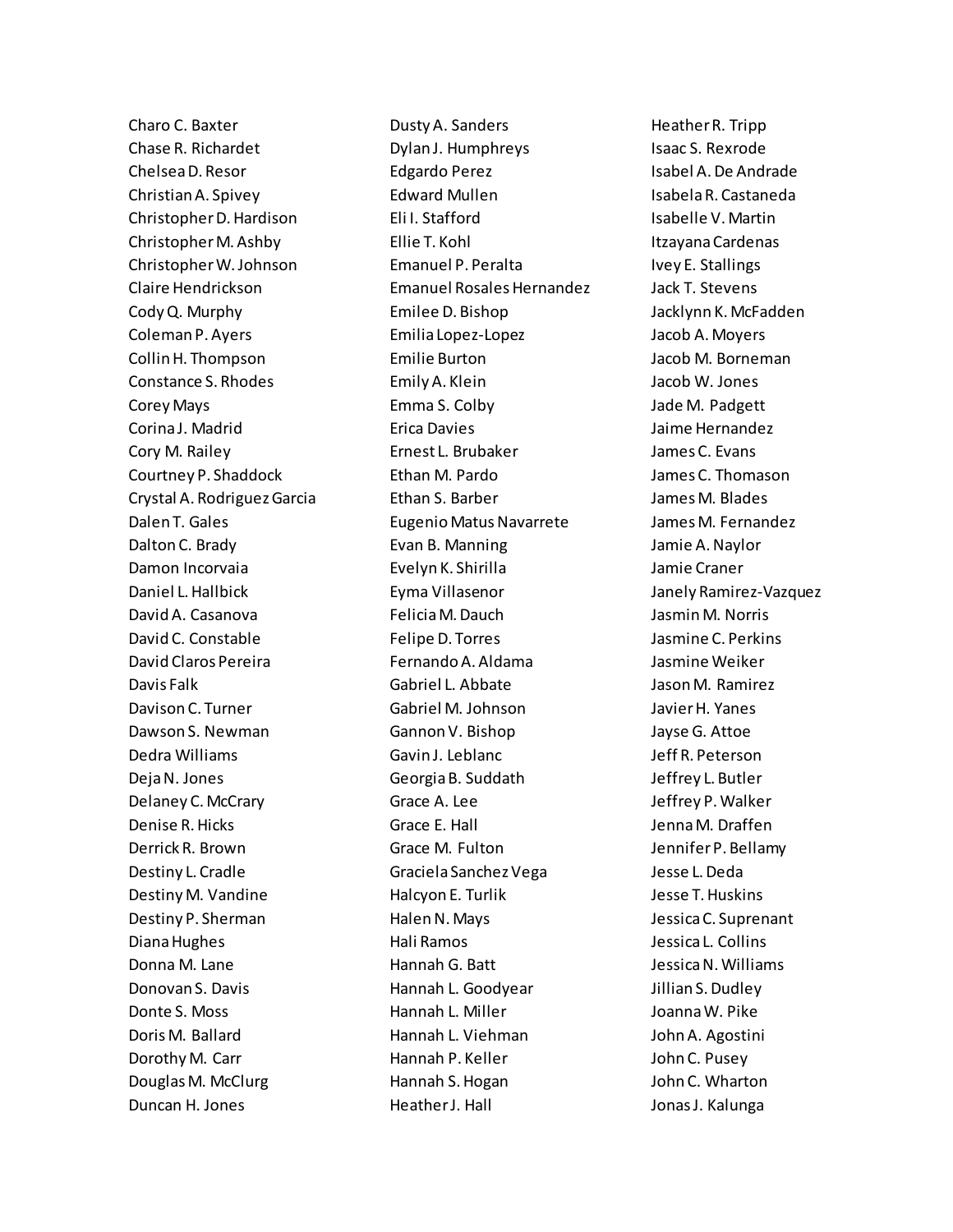Jordan C. Davis Jordan R. Duncan Joseph D. LaRosa Joseph D. Sharp Joseph H. Matthiessen Joseph S. Newton Joshua A. Kofroth Joshua I. Sanders Joshua R. Ward Joshua T. Hikade Joshua Wester Josie C. Martin Josue M. Hernandez Julia R. Macchiaverna Julie M. McGowan Kaitlin E. McKenzie Kaitlyn C. Lee Kaitlyn M. Lincoln Kaleb L. Weeks Katelyn M. Haves Kathryn P. Anderson Kathy H. Moses Kaycee J. Scott Kayla G. McKernan Kaylee M. Hall Kaylianna R. Brite Keagan L. McCall Keegan T. Clarke Keith Tavalozzi Kelly C. Ramos Kelly L. Harding Kelly N. Pascual Kelsey L. Lemburg Kevin Joyce Kiafia J. McKoy, Jr. Kiana Faircloth Kiersten M. Brewer Kirby M. Fawcett Kirstie A. Knox Krista M. Reagan Kristen B. Midgett Kristina C. Rabinski Kristina M. Blackwell

Kyle C. Torbit Kylie F. Hobgood Kylie Hillyer Kylie R. Fleming Larry L. Redenbaugh, III Laura A. Raper Lauren E. Williams Lauren Fassnacht Lauren M. Ingraham Lauren M. Ziehm Laurin E. Lathrop Leah B. Brown Leeann S. Green Liam Davies Liam J. Coyle Liam J. Laws Lillian G. Claypool Lily A. Shermansky Lindsay R. Mills Logan J. Alft Loni Sykes Lord Badden E. Boctot Loryn G. Teague Luisa C. Granados Luke B. Lauther MacKenzie L. Liles Madilyn O. Frontiero Madison E. Courtney Madison N. Berry Madison S. Stein Makayla C. Morgan Malachi T. Dansby Malik M. Fowler Mamie C. Ballance Marc G. Pridgen Marena V. Miesse Mariam Elias Maribel Parada Sanchez Marica N. Winchip Marina A. Robichau Marina J. Garcia Mark A. House, Jr. Massimo S. Pittari

Matthew D. Hennessy Matthew Dolan Matthew R. Schmied Matthew T. Dameron Maya B. Cowan McKenzie L. Dunlow Meagan E. Jarvis Megan A. Kanzinger Megan D. Raynor Megan E. Hight Megan E. MacSorley Megan E. Vensland Megan G. Tsumas Melinda M. Johnson Micah E. Griffin Michael A. Benton-Sanchez Michael H. Maready Michael Hanna Michael J. Dillion Michael J. Emborsky Michael J. Roberts Michael S. Morrow Michael Salazar Hernandez Michael Sampeck Michael Y. Saleeby Michaela Collins Miguel A. Cortez Miguel Rubio-Villagran Mikayla L. Opperman Miranda Bigart Molly A. Johnson Molly E. Hamilton MR Nicholas A. Valente Nancy D. Patteson Natalie C. Pridemore Natalie E. Leggett Natalie G. Johnson Natalie K. Borge Nathan J. Price Nathan M. Shortridge NavaehArmstrong Nicholas A. Evans Nicholas A. Fauci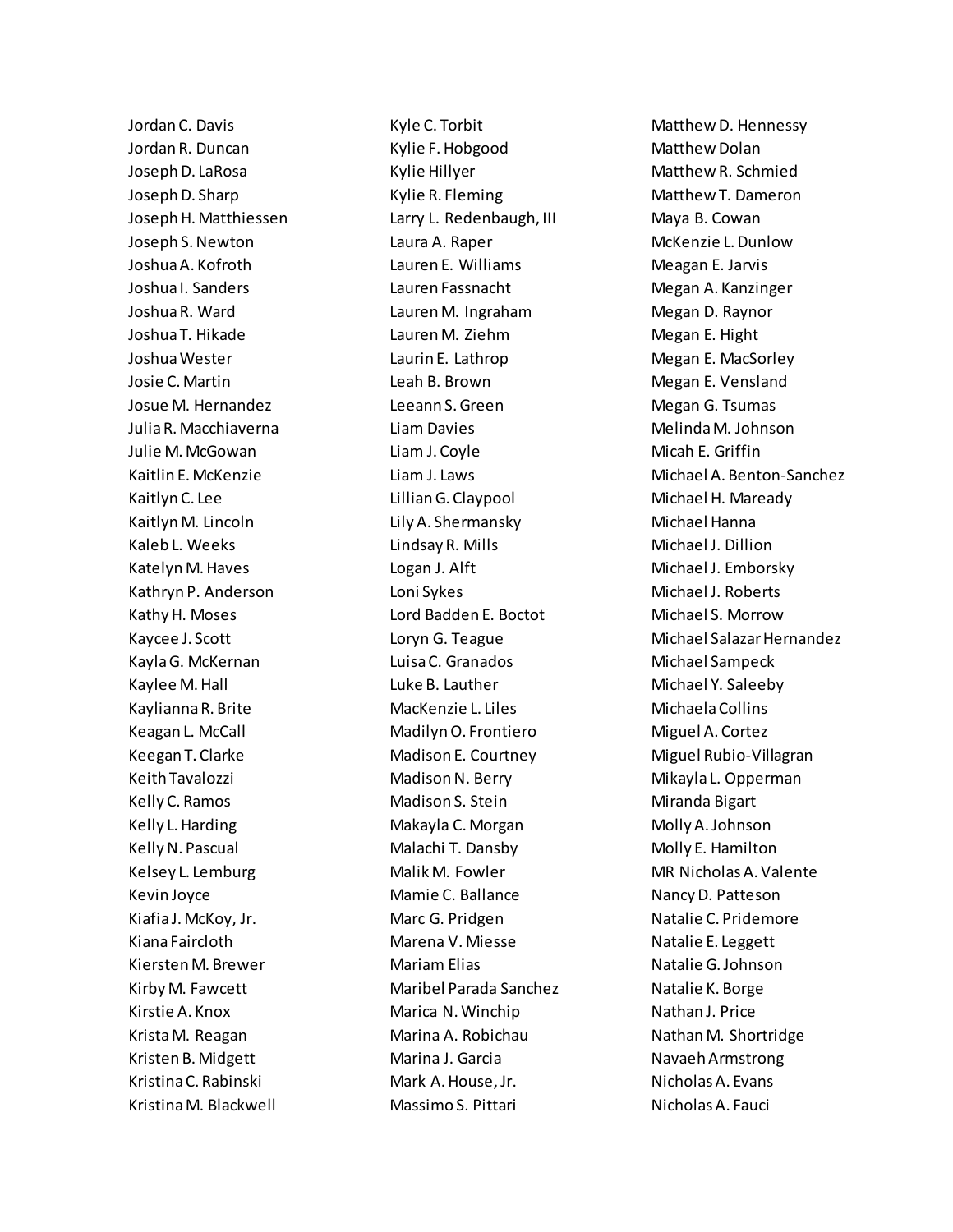Nicholas J. Perry Nicholas K. Miller Nicholas M. Evers Nickolas S. Huffman Nikki Swenseid Noah A. Conway Noah S. Jones Nora R. Quinn Olivia C. Ferguson Olivia K. Santo Olivia M. Dubel Olivia M. Hunter Olivia N. Chestnutt Omar Hernandez Hernandez Paige D. Clark Paige N. Johns Parker M. Pickard Parker T. DuBose Patrick B. Creech Prentice C. Lucas Priscilla A. Wharton Rachel A. Briggs Rachel D. Hyatt Rachel M. Berman Rachel M. Fleitas Raine E. Matos Ranicquea S. Chance Raymond A. Khamthong Reagan H. Miller Rebecca K. Blackburn Rebecca M. Vanvekoven Rebecca N. Goyne Rebecka D. Owensby Rebekah F. Wilkins Rhonda D. Farrell Ricardo Lara Richard H. Black III Richard W. Lewis Robert B. Rehder Rosalinda Martinez Ryan Winseman Rylee K. Price Sabrina M. Jarman

Salena Nguyen Samantha A. Farquhar Samantha A. Ketchie Samantha A. Slezak Samantha C. Weidner Samantha J. Huntley Sara A. Linker Sara E. Gallimore Sara E. Johnsen Sara L. Householder Sarah D. Caine Sarah J. Kuenstler Sarah L. Saadeh Sarah N. Beacham Sarah R. Hodge Savannah B. Carter Savannah G. Immordino Scott C. Naused Sean H. Leas Sean L. Casper Sean P. Francis Sebastian A. King Serenity S. Joyner Shania N. Delgado Sharon D. Frink Shelby L. Lanier Silver L. Quinn-Curletti Simon R. Howell Simone C. Whitmore Skyler Giolitti Stacy Striks Stephanie J. Dejak Stephanie J. Salcido Stephanie Meyer Stephen J. Comer Steven D. Zimbrich Sulmy Y. Castro Sydney Hendricks Tanner B. Gittrich Tanner M. Rouse Tanner Z. Martin Tarsha D. Williams Tashia S. Thomas

Tayla D. Grimstead Tayler Camplin Tayler M. Glasco Taylor A. Roth Taylor P. Getchell Taylor S. Crawford Taylor Verdi Taylor W. Sweetland Thien N. Phan Thomas A. Beheler Thomas B. Hilton Thomas D. Teeters Thomas E. McInville Thomas K. Blankenbeckler Thomas K. Chaffin Thomas W. Morton Tiara S. Judge Timothy J. Conway Tobias R. Mallegni Trevor W. Wilson Trey D. Hamilton Tristan S. Torbett Tristan T. Freeman Truc T. Pham Tyler B. Comar Tyler Brown Tyler J. Matlock Tyler K. Singletary Tyler T. Huelsman Valerie M. Renna Vanessa I. Burgman Victoria L. Barnett Vivian B. Hornstein Viviana Urena George Vivien C. White Whitney A. Barrick Whitney C. Noble William A. Boehling William A. Davis William D. Lovett William O. Rehder William Rupard William S. Lown